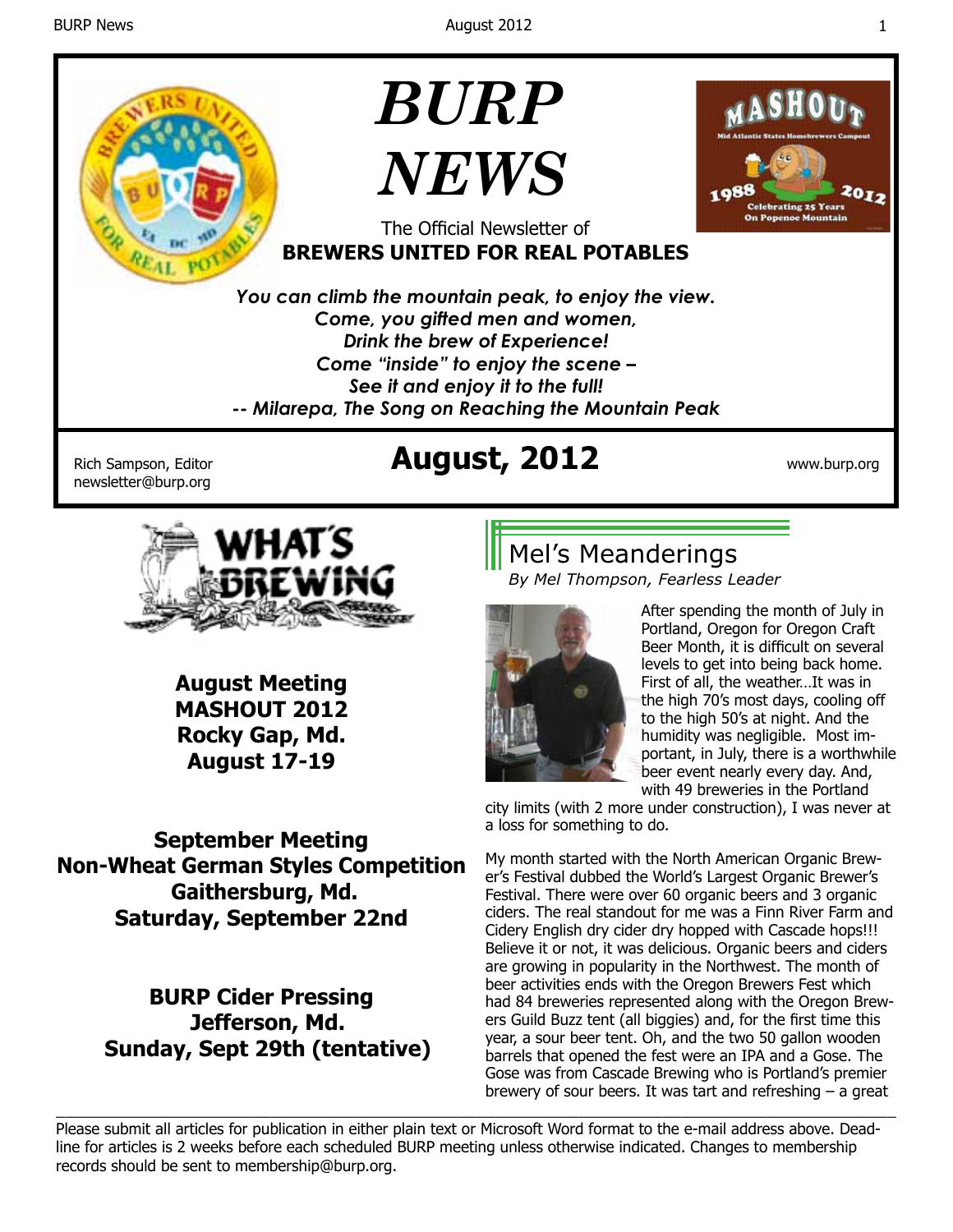way to open one of the best beer festivals in the nation. In between, there was Puckerfest at the Belmont station, a week of 17 taps of rotating sour beers followed by the Portland International Beer Festival. There was barely time to pub crawl, well that's not exactly true… I didn't make it to all 49 breweries, but did visit some new ones and logged plenty of bar stool hours at most of my favorites. Portland is a great place to spend the summer and especially the month of July for a plethora of beer events. By the way, I gave out over 50 BURP beer mats to numerous people I met along the way, including a number of brewers and brewery owners. The official BURP beer mats make excellent "business cards." See **Mark Hogenmiller** to buy a sleeve or two.

I heard that the July meeting at **Bruce and Nancy's** had a rather small turn-out as the weather did not cooperate with the annual pool party. Those who attended had a blast, however. And I was happy to hear that **Wendy Schmidt**  won the monthly competition. Wendy has a history of brewing excellent homebrew. Thanks Bruce and Nancy!

And, Mashout sold out as fast as a Cream re-union concert. I'll leave Mashout comments to the forever organizer, **Bill Ridgely**. From what I heard, 60 or so of the 200 reservations went to BURPers and the rest to the other Mid Atlantic home brew club members. It's a great opportunity to meet and mingle with our fellow homebrewers from our region. However, this year, one had to act fast to make the cut.

I am definitely looking forward to the September meeting to be held at Seneca Creek State Park. **Tim Artz** will be cooking the brats and chicken and there will be a plethora of German Style beers. We need members to fill in with German potato salad, spaetzle, kraut, soft pretzels, etc. Will one of you reading this, please volunteer to coordinate the food so that all gaps are adequately filled? Email me. Thanks in advance for helping out.

Cheers and Prost!

From the Ministry of Culture *By Justin Housenger and Mike Reinitz Co-Ministers of Culture*

*The purpose of BURP monthly competitions is to encourage brewers to advance their brewing skills by improving recipe formulation and/or technique based on objective feedback from score sheets or by experimenting with styles they've never brewed. Competitions promote education and the availability of great tasting homebrewed beer at meetings.*

### **July Meeting Wrap-Up**

The meeting at the home of **Bruce Bennett and Nancy Cosier** on a rainy, cool day that came as a surprise after the heat and humidity we've all been dealing with. There were 7 total entries for the open category wheat beer competition that featured Belgian Witbier, German Hefeweizens, and American Wheat Ales. Thanks to all brewers who

entered beer as well as a judging crew of **Bill Ridgely**, **Wendy Aaronson**, and **Dave and Becky Pyle**. In first place with her German Hefeweizen was **Wendy Schmidt**. **Paul Bell** took second place honors with his Belgian Witbier. Also with a Belgian Witbier, **Andy Anderson** and **Kathy Koch** took home the third place ribbon.

### **Montgomery County Agricultural Fair Homebrew Competition Wrap-up**

The Montgomery County fairgrounds were the site of the 17<sup>h</sup> annual running of this competition that featured 175 entries. Many BURP judges and judges from other Maryland homebrew clubs were on hand as well as a large number of stewards to help the competition go off without a hitch. The winners won't be announced until the Best of Show judging on Sunday, August 12, but a big thanks to **Bill Ridgely** and **Bill Lawrence** as co-organizers of the competition, **Steve Laughlin** as steward coordinator, **Tom Cannon** as judge coordinator, and registrar **Bob Rouse**.

### **Upcoming Monthly Competitions**

As a reminder, the calendar of competitions has been set through March 2013 and is available on the BURP website, so brew, brew, brew!

The pre-registration of beers has been working great and we ask that everyone register by the Thursday prior to a meeting – we will not be accepting unregistered entries on the day of a meeting. Please email Mike and Justin at culture@burp.org to register. Additionally, we'll need volunteers to judge at all the upcoming competitions. The team style judging of ranked BJCP judge and novice judge has been very effective, and really gives the aspiring judge some hands on practice with an experienced judge. Those especially that are in the upcoming BJCP prep course to take the exam early next year are encouraged to practice judging as often as they can and the monthly competitions are a great place to start. Find Mike or Justin before the judging starts or email us at culture@burp.org before the meeting to let us know if you're interested. The goal is to get a lot of judges and keep flights small (3-5 beers), so that the competition goes quickly and we can all get back to enjoying the meeting.

**August Competition (MASHOUT)**: August is MASHOUT month and this year on the mountain we'll serve up a session beer competition. Any style is fair game just as long as the %ABV is 4.5 or below. The competition is sure to be a good one. Just like all other monthly competition, entries will need to be pre-registered. Minister of Culture Emeritus, **Wendy Aaronson**, will be coordinating the competition at MASHOUT.

**September Competition: Dust off your lederhosen and** get brewing for September's German beer styles competition. This will be a keg competition with all members sampling and voting, so you will need to enter at least a 2.5 gallon keg. All non-wheat German styles will be accepted including categories 1D (Munich Helles), 1E (Dortmunder Export), 2 (Pilsner), 3 (European Amber Lager), 4B (Munich Dunkel), 4C (Schwarzbier), 5 (Bock), 6C (Kolsch), 7A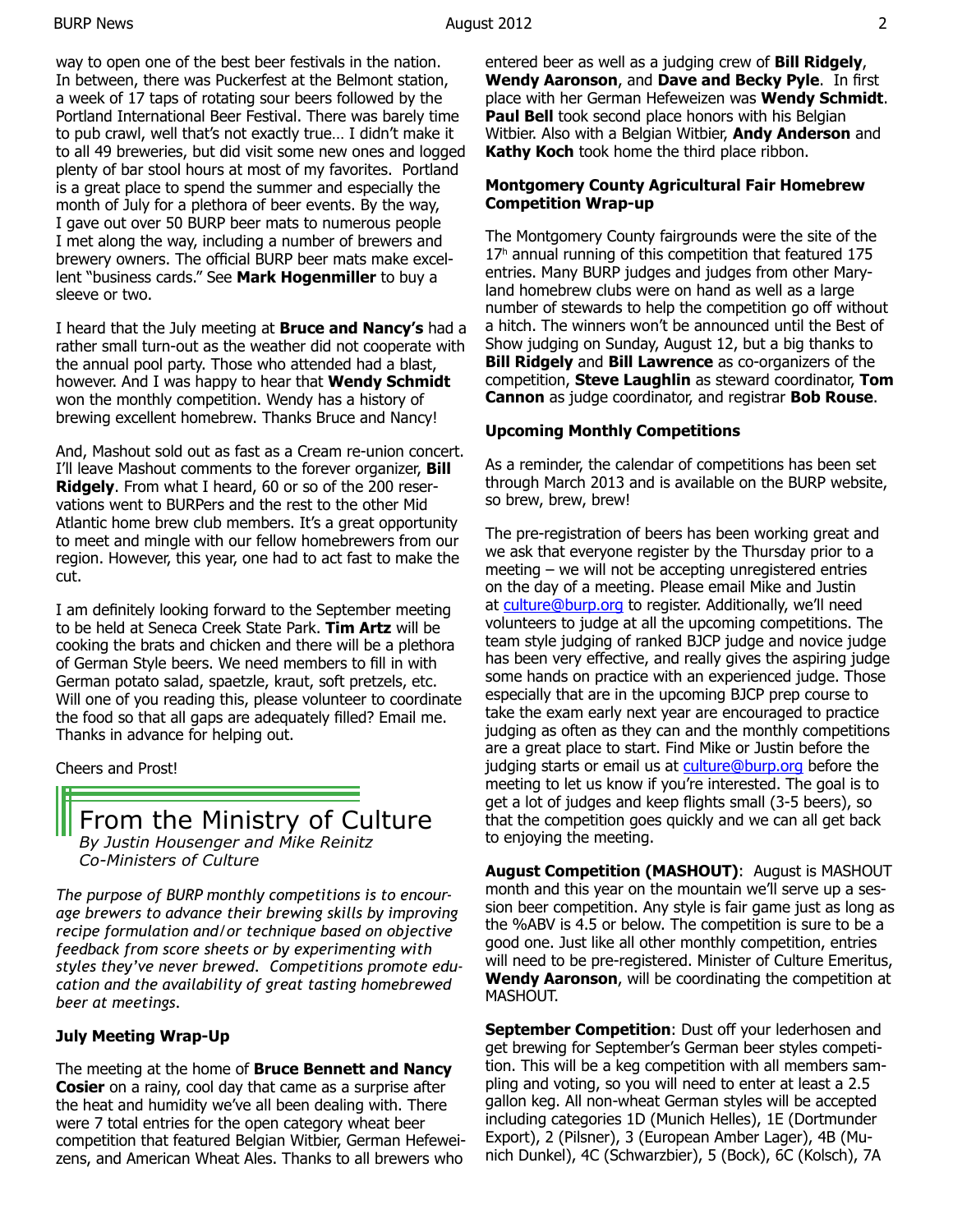(Northern German Altbier), 7C (Dusseldorf Altbier), and 22A (Classic Rauchbier).

**October Competition:** As the cool and crisp evenings of fall start to relieve us from the summer heat, it's



*[Justin Housenger (left) and Mike Reinitz]*

time to start enjoying some of the more potent offerings to fight off the chill. October will feature the Strong Ale competition, Category 19, which includes Old Ales, English Barleywines, and American Barleywines.

# BURP Institute for Enlightened Brewing Practices

*By Steve Marler and Robert Stevens Deans of Enlightenment* 



We hope you're enjoying the summer break - the Deans of Enlightenment certainly are! While we have been taking it easy, there are those who have been working hard. At the July BEST Brewer's Education, Skills and techniques meeting **Dave and Becky Pyle** led an interesting and informative discussion about growing hops, hop pellets and hop oils. There will not be an August BEST meeting but **Aaron Share** is setting up a BEST meeting to discuss real ales in September. For those members who do not have a hand pump, this is a great chance to learn how to brew a real ale so you can brew and have your Real Ale served at the Real Ale meeting in November. For more information you can reach Aaron at **BEST@BURP.org**.

The July happy hour at DC Chop House last month was well attended and **James Carroll** is currently planning the August Happy hour. He also is working on the fall happy hour schedule. If you have a location near the metro that you would like for James to consider, please let him know. You can reach him at **Enlighten@BURP.org.** 

The last couple of years the Distillery Lane Ciderworks have allowed us to pick and press some of their best apples to make cider. We are pleased that **Calvin Perrilloux** has agreed to work with Distillery Lane cider works to organize

the picking and pressing again this year. If you are interested in making cider or cyser, you do not want to miss this event. Next February's monthly competition is meads and ciders and will be a good place to show off the cider you make. Check out Calvin's article for details about the event.

Although we are taking it easy, we expect that you are still perusing brewing knowledge and preparing yourself for the fall brewing season. We provide you the following to help you in this endeavor:

#### **Hot-Weather Wort Cooling**

Many brewers, such as our Fearless Leader, do not brew in the summer. Heat is one of the main reasons. Some that brew outside don't want sweat dripping into the wort. But the bigger issue is the tap water temperature, which is 70 degrees or higher in the summer. This causes problems in getting the wort temperature down to the appropriate pitching temperature. Generally, you can only cool your wort down to about 10° F degrees above the temperature of your tap water. These temperatures are high even if you are brewing Belgian Ales such as a Saison, or Weizen beer. A rule of thumb is that your pitching temperature should be around 4 degrees lower than you target fermentation temperature. When brewing these beers I want my wort to be around 68 degrees then let temperature naturally rise into the 70s from the heat caused by fermentation. There are a variety of methods that you can employ to cool your wort and help you become more fearless than our Fearless Leader.

**Ice Bath:** After cooling the wort by water bath or chiller, fill your fermenter with the wort. Put the fermenter into a keg tub or other water tight larger enough container. Fill the space between the container and fermenter with ice. Run water into the container, avoiding getting water into the wort, until the fermenter is about to float. Sterilize a thermometer and measure the wort temperature. Swirling the ice around the fermenter will help bring the temperature down. Once you have achieved your pitching temperature, remove the fermenter, aerate and pitch the yeast.



**Pre-Chiller:** Many homebrewers use a wort chiller to cool their wort. By adding a pre-chiller in line with the wort chiller you can cool your wort down to a lower temperature. The pre-chiller is an immersion chiller put in line between the water source and the wort chiller, and is submersed in ice water bath. The water flowing from the faucet is first cooled in the ice water bath, and then flows through the wort chiller. If using an immersion chiller it is suggested that you first cool your wort for 10 mintues or so before you put the pre-chiller in the ice-bath. If using a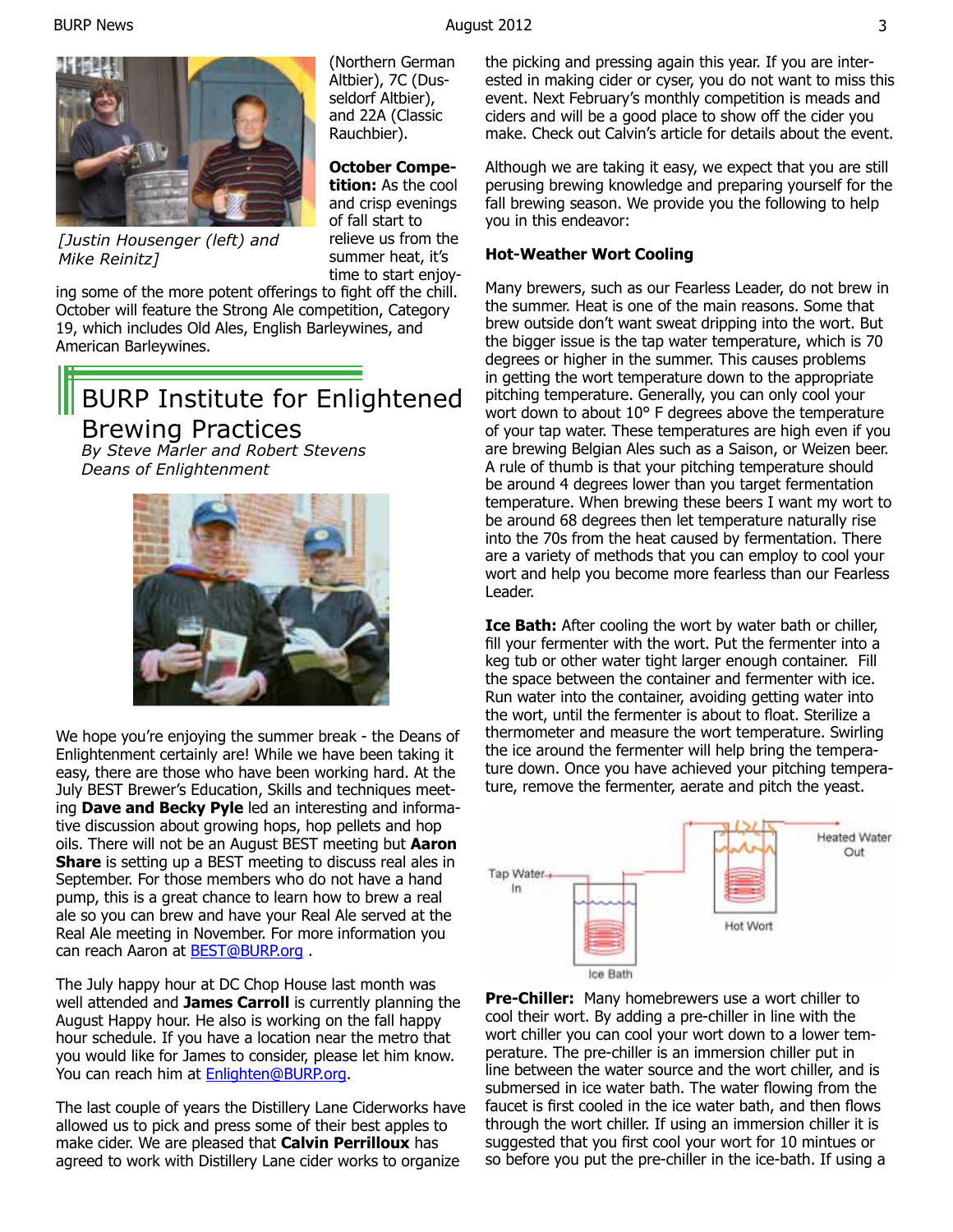counter-flow chiller, have the pre-chiller in the ice bath at the very beginning.

**The Texas Method:** Dean Fikar of Fort Worth, Texas pumps ice water through his chiller. He puts a submersible pump into a cooler with just enough water to prime the pump. He then loads the cooler with ice and pumps the cold water through the chiller. The outflow from the chiller is directed back into the cooler so that he does not have to constantly add water. However, when the ice melts he has to drain the cooler and restock it with ice if necessary.

**The Stevens Method:** Robert built a variation of the pre-chiller method. His method requires two counter flow chillers, a pump, and a 10 gallon cooler. Robert fills the cooler with ice water. He pumps the ice water through the first chiller while tap water counter flows through the first chiller. This process chills the tap water. The tap water continually fills the cooler and he adds ice as needed. The chilled water then flows to the second chiller which cools the hot wort.

Like other processes in home brewing, cooling methods span between low tech and high tech. Regardless of your choice, employing an extra cooling step opens the doors to brewing quality beer no matter how hot it is outside.

#### Sources:

*Make Me Sweat! Cool Tips for Hot-Weather Brewing*, by Chris Colby. Brew Your Own, Summer 2001.

*Beat the Heat: A Texas Tale on How to Cool Brews When the Weather's Hot*, by Dean Fikar. Zymurgy, July/August 2000

# **BURP Prosperity Report**

*By Mark Hogenmiller & Bob King Minister of Prosperity & Minister of Raffles & Philanthropy*

Merchandise News - We still have the following available: BURP Lapel Pins - \$3 (make great exchange gifts while pub crawling)

BURP Euro Style Stickers - \$1 (buy one for all of your cars and kegs)

BURP Beer Mats/Coasters \$20/Sleeve of 100

BURP 30th Anniversary T-shirts \$10 Sizes M, L, and XL available BURP Titanium Bottle Openers (last a lifetime) - \$10.00

See me at the next meeting to purchase merchandise.

Due to the sensitive nature of the Treasury reports and the newsletter being in the public domain, Treasury Reports are now posted at the member's only BURP financial page on the club's web site.

BURP members are reminded that all expense submissions must include details. Required details are date, exact amount, detailed item description, any special circumstances, and name of person to be reimbursed. Event coordinators should maintain a spreadsheet for their project. Correspondence can be sent to me at prosperity@burp.org .

# Update on the 25th Annual MASHOUT

*By Bill Ridgely, MASHOUT Coordinator*



MASHOUT logo courtesy of Tom Flanders

This year's gala Silver Anniversary **M**id-**A**tlantic **S**tates **H**omebrewers Camp**OUT**, better known as **MASHOUT**, is fast approaching. There will be a large contingent of BURPers at this sold out event, which runs from Aug 17-19. Full details and activity updates can be found on the MASHOUT website at http://brew.burp.org/Events/MASHOUT.aspx.

Here is an update on MASHOUT activities and events:

**Beer-Food Pairing** – This Friday culinary event has been in development over the last couple of months and has potential to be a new MASHOUT tradition. (See **Steve Marler's**  update on the next page)

**Entertainment** - The internationally-renowned Tom Principato Band, with special guest Tommy Lepson, will be performing on Friday evening. Tom Principato is actually returning early from a gig in Switzerland just to play at MASHOUT, which he has told us is one of his favorite venues! This should turn out to be a real highlight of this year's MASHOUT.

And on Saturday, we're on track for a pre-dinner performance at the campfire ring by members of the great Cumberland-area Irish band, the Shanty Irish, fronted by **Steve Owens**, a homebrewer who also contributes his large mobile bar to the event each year.

**Homebrew Competition** – On Saturday morning at 10:00 a.m., the BURP Club will once again be sponsoring a homebrew competition open to all attendees. The style this year is "session beer"; that is, any beer with an alcohol content of 4.5% or less. The BURP Ministers of Culture have details on this event in their column elsewhere in the newsletter.

**Saturday Bike Ride** - MASHOUT founder **Ralph Bucca** will lead a cycling trip on the C&O Canal towpath from Spring Gap to Cumberland for about a 23 mile round trip.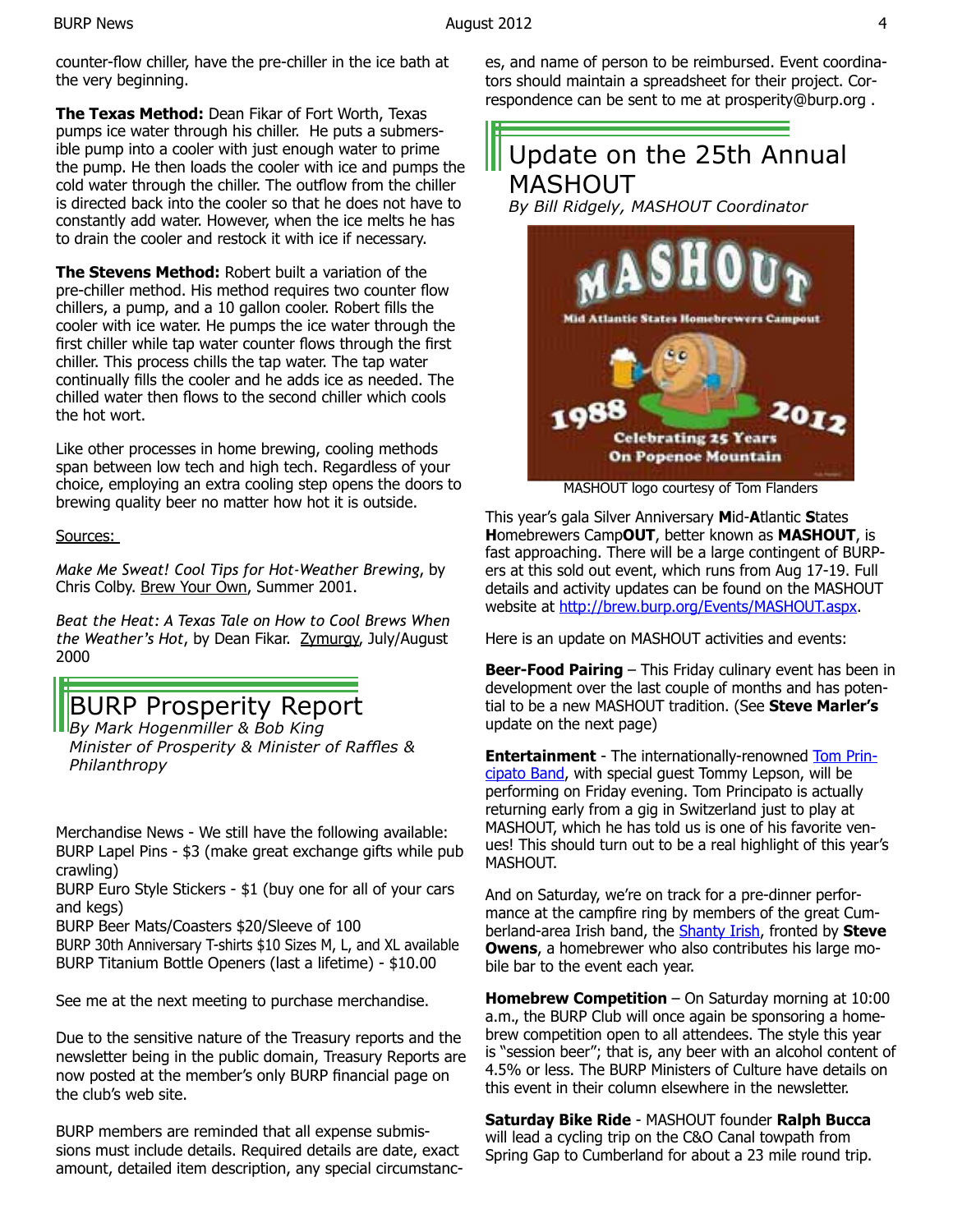Those interested should gather at the check-in station at 10:30 AM to caravan to the start of the ride. This is designed as a fun ride for all ages and skill levels.

**Saturday Hash Run** - A new event has been added to the schedule for all of you who enjoy mixing beer with running. A short hash run will be conducted along woodland roads that connect various parts of the Popenoe property. The run will start at the main pavilion area at approximately 12:00 noon. For more details, contact **Wendy Aaronson** at aaronson@burp.org.

**Saturday Group Photo** – Professional photographer **George Hatchell** will be taking a large-format photograph of the MASHOUT collective at 4:00 PM Saturday afternoon. Prints of this photo (as well as the photo taken at last year's MASHOUT) will be made available on George's website at http://georgehatchell.com/blog/2012/08/05/mashout-photos/.

Some new activities that will take place throughout MASHOUT include:

**8th Annual Popenoe Mountain Pub Quiz** – The Quiz is a great way to rest and re-charge between beer runs. Pick up your quiz form at the registration tent (starting Friday morning) and return it with answers by 5:00 PM on Sat. Quiz teams are comprised of at least 2 and no more than 5 members. As in Britain, teams compete to answer 60 questions in 6 categories. This year, in keeping with the anniversary theme, we've added a special MASHOUT History category that will be tallied separately from the regular quiz. Great Prizes and Bragging Rights to the winners! Note: Our quiz is run on the honor system - use of electronic search apps is not sporting. Thanks in advance for your cooperation. For questions, contact Quiz Masters **Mac McEwen** (rbmbrewer@gmail.com) or **Jamie Langlie** (jamie@langlie.com).

**Pole-ish Horseshoes** - This is becoming a popular beerassociated frisbee-based sporting event, and we'll have it set up for your enjoyment at MASHOUT. Form teams and show your skill and coordination. An informative YouTube video showing the game and its rules can be seen here - http:// www.youtube.com/watch?v=aJHbmcpGu0s. We'll also have traditional horseshoes and a volleyball court set up.

**Soda Bar** - We've not done enough at past MASHOUTs for the younger set and for non-drinking attendees. This year, we'll have a special treat set up for the kids and others who may choose to not imbibe. A special soda bar will be set up in the pavilion area, featuring a keg of seltzer water and a variety of syrups that can be mixed with the water to make various sodas. Members of the CRABS Club are contributing syrups, including (as of this writing) cream, ginger, and sour cherry. Others may be forthcoming, and other attendees are welcome to bring their own (sugar syrups are very easy to make). There will also be a keg of pre-made root beer contributed by the Langlie camp. **Pops Popenoe's** grandkids **Rohan and Natasha** will serve as Soda Barman and Barmaid. This should be a fun activity for the younger set.

I look forward to seeing you at MASHOUT 2012, the best outdoor homebrewer gathering in the nation!

# MASHOUT 2012 Beer-Food Pairing

*By Steve Marler*

I always enjoyed Friday night at MASHOUT. I remember when **Bob Dawson** used to have strawberries paired with home made champagne. **Jim and Linda Rorick** would be making Quesadillas. **Bob and Betsy Kepler** always were making something fresh and interesting. During my early MASHOUT days, I would just wander from camp to camp trying all the great food and beer that was being offered. As time went on, I decided that I would also make some food to share at my camp site. The problem - not many people visited my campsite. I guess what I offered was not as good as what others had cooked up. Not only that, I missed out on all that great food.

This year it's going to be different. I am going to make food to share and eat the great items others make at the same time. I know what you are thinking. Please Lord, not another **Steve Marler**. One is already too many. Ah, but cloning will not be necessary. For the 25<sup>th</sup> Anniversary MASHOUT, we are having everyone bring their food to one central spot for a Beer-Food Pairing Event.

The main pavilion area will be made available as a central gathering point for those who wish to prepare an evening meal and dine in a community setting rather than at individual campsites. The twist, pair your meal with a beer. This is not intended to be a "feed the campground" event. Some happy hour-type nibbles and enough beer to pair will suffice. All are welcome to join in this activity with the usual MASHOUT caveat that if you attend, you need to bring a food item and beer to share with others. Please go to the link (https://docs.google.com/document/d/10Gi5\_iui-NopL50ATjuDk4TCA1KRZExfcZM9-tD2aUzY/edit?pli=1) for more details and to sign up. This will not be an organized activity, just an opportunity to get together, share a meal, and enjoy some fine beer with good friends. Perhaps it will become a new MASHOUT Friday tradition.

What if you have a beer you want to share but are not a good cook? Maybe you would like to contribute a dish but don't have a beer to pair it. Someone out there must have a food item that can pair with **Ben Schwalb's** sour ale. Fried spaetzle? Go to (https://docs.google.com/document/ d/10Gi5\_iuiNopL50ATjuDk4TCA1KRZExfcZM9-tD2aUzY/  $edit?$ pli=1) to solicit pairing partners.



Photos by John Esparolini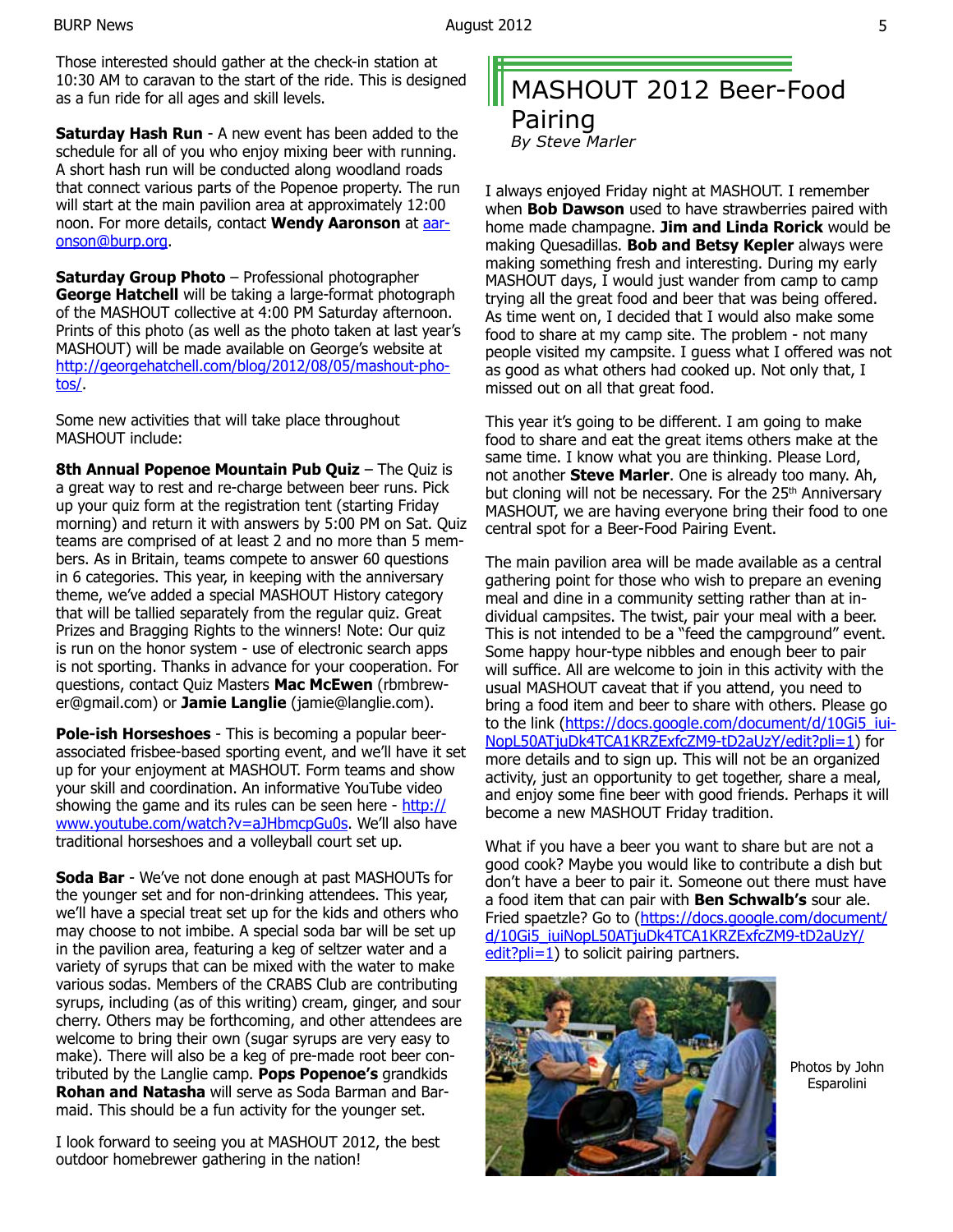## This Month in BURP History *Compiled by Bill Ridgely*



**10 Years Ago (Aug 2002)**  – After several years of "iffy" weather at MASHOUT, we finally had an exceptionally gorgeous weekend at the 15<sup>th</sup> annual event, which ran from Aug 9-11. The cool temperatures and low humidity brought beautiful skies with great views of the Milky Way and the Perseid meteor shower. But this was only the beginning. We all had the benefit of observing these celestial delights firsthand through

**Bill Prewitt's** giant telescope "Leanne". We saw nebulae, star clusters, and (best of all) galaxies eating galaxies! The biggest grouping of homebrewers this year outside of BURP was the James River Homebrewers, hailing from Richmond, VA. They boasted 12 members in attendance. We splurged a bit for the band this year, and we got everything we paid for with Roy Carrier and His Zydeco Night Rockers. They put on a great show that kept the crowd dancing into the wee hours. Roy and the band were introduced by Washington's own **Texas Fred**, the Zydeco Cowboy (from WPFW radio). Joining Roy and the group onstage was BURP's own Big Red Hophead, (aka **Dave Pyle**) playing the rub board and backup guitar. Dave did such a great job that the band gave him the rub board he played as a gift at the end of the show. The annual Saturday morning homebrew competition was ably run by Culture Minister **Robert Stevens** and featured wheat beers. The winning Hefeweizen was brewed by (where have we heard this name before?) BURP's **Dave Pyle.** The Saturday BBQ supper was (and continues to be) a highlight of MASHOUT. The succulent pork BBQ for this year's event was prepared by the team of **Rick Garvin**, **Jeff Chen, and Christian Parker** using four large smokers chugging away simultaneously. The highlight of the dinner, however, was a fried green tomato assembly line set up by the Star City Brewers Guild from Roanoke, VA. These were some of the tastiest culinary delights ever consumed at MASHOUT! After dinner, Saturday night entertainment consisted of the traditional campfire musicians and, for those of a more adventurous bent, the "luge", a large block of ice down which Goldschlager (or liquor of one's choice) was poured into one's waiting mouth. Of course, those who participated also needed to be prepared for the experience with a jello shooter courtesy of **Sarah Jazs**. The Sunday morning pancake breakfast featured scrapple contributed by **Jim & Lisa Stevens**. Jim was head brewer at Ellicott Mills Brewing Co at this time and was a major MASHOUT supporter. He and Lisa have since sadly moved out of the area. Other breweries represented at this MASHOUT that are now names in memory only included Summit Station in Gaithersburg and Uncle Tucker's Wood Fired Pizza & Brew House, which at the time was the closest working brewery to the MASHOUT site on Popenoe Mountian.

The contents of the combined July-August 2002 issue of BURP News were covered in last month's historical column.

**15 Years Ago (Aug 1997)** – The 10th Anniversary MASHOUT, held once again on Popenoe Mountain in Western MD, featured not one, but two live performing bands. The jam band "This Man's Hat", all the way from Asheville, NC, performed to an enthusiastic crowd on Friday evening. Then, on Saturday, the Chesapeake Beach blues band "Poker Face" reprised its performance from the previous year (when it became the first live electrified band to ever perform at MASHOUT). BURP's "Head Hog" **Jim Tyndall**  took charge of the annual Saturday night barbeque, which featured beef and chicken grilled on the open pit. BURPers **Wendy Aaronson & Liz Pitts** took on dual roles, managing both the MASHOUT supper and breakfast as well as the check-in operation. Two commercial breweries contributed beer at this year's event - Frederick Brewing Co and the Blue & Gold Brewpub in Arlington (which contributed a cask of real ale).

**20 Years Ago (Aug 1992)** – The August 1992 BURP meeting held at the home of **Jim Davis** on Lake Barcroft in VA, always a popular spot for club events since those attending could swim in the lake. **Mark Turk** of the New Amsterdam Brewery provided a keg of New York Ale (which was New York Amber dry hopped with Cascades) along with a plethora of souvenirs. The highlight of the meeting, though, was a case of various Kolsch beers flown in from Germany by Flying Foamhead **Dave Smith** (who was at that time the navigator on Air Force 2). All were considered excellent, but in the final analysis, **Steve Snyder's** homebrewed Kolsch was determined to be the best of all.

**25 Years Ago (Aug 1987)** – The August 1987 meeting was held at the home of **Ernie Weissenborn** in Silver Spring, MD. The always-spirited Ernie had been a longtime member of BURP and had even been elected to a special officer position in 1984 (Chairman of Perverse and Perverted Humor). For some unknown reason, this post lasted only for one year. The theme of the meeting was Pilsner. Following a tasting of some of the world's finest examples, a homebrew competition was judged by all present. Your humble compiler won the competition with his malt extract and honey based example.

**30 Years Ago (Aug 1982)** – At the August 1982 meeting, a discussion took place on purchasing brewing supplies in bulk to save money. The first items to be purchased included malt extract, corn sugar (\$24 for 100 lbs), and black patent malt. It was also announced at the meeting that the sailing trip scheduled for July had not materialized because of "stifling and non-breezy weather."

## More Brewing with Malt Extract *by Calvin Perilloux*

Again, I find myself thankful that I've managed again to earn the Bill Moe Award for malt extract beers at Spirit of Free Beer, and again, I'd like to encourage brewers to give a try once in a while to malt extract brewing. Cheers to the Spirit of **Bill Moe** for encouraging me and others!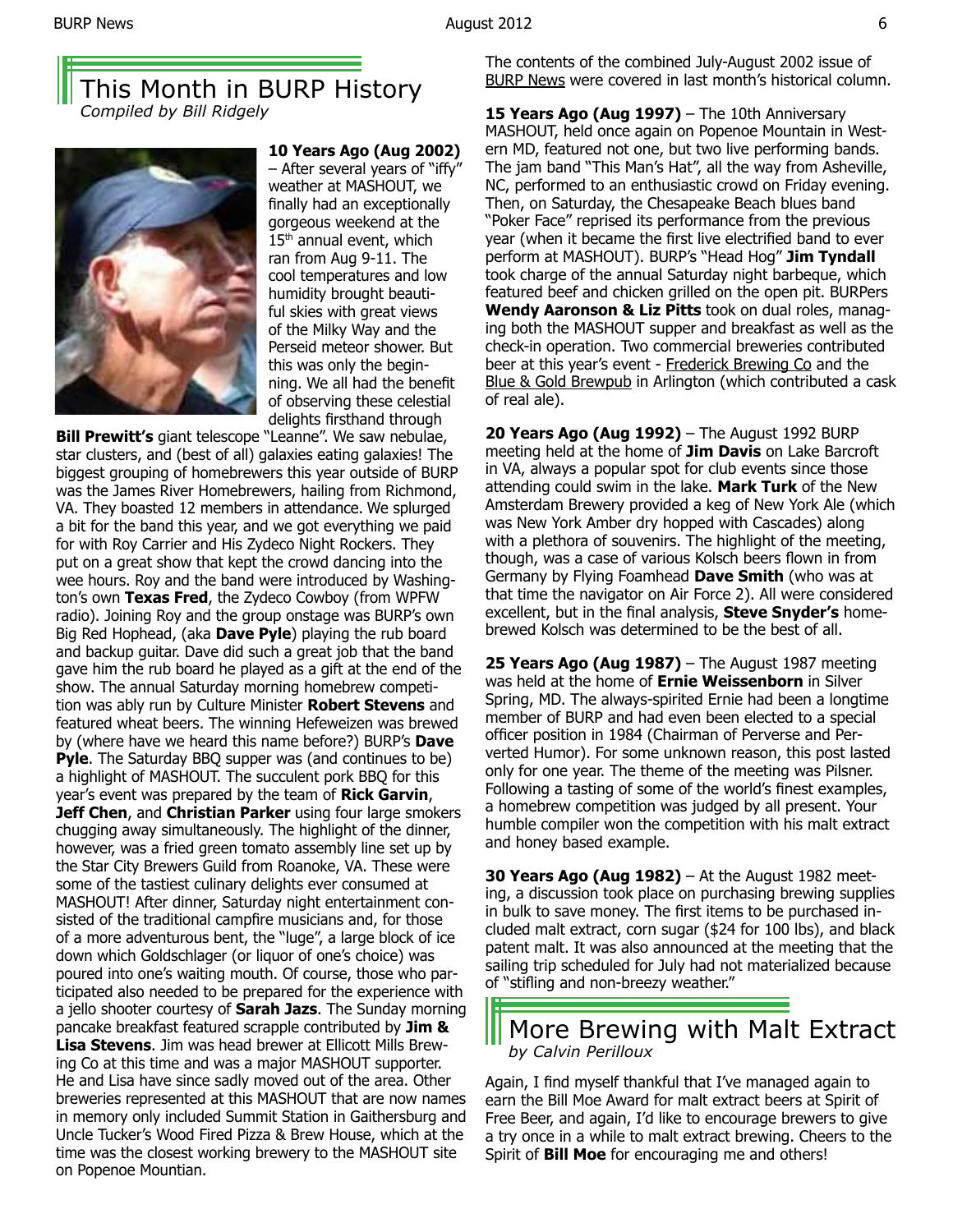For beginners, extract brewing is an obvious starting point in the learning process, but even for old hands, if you find yourself short of time and unable to brew an all grain beer, it's a lot better (in my opinion) to brew some good beer with extract rather than say you have no time and brew nothing at all.

Most people think of American Pale Ale, Brown Ale, or maybe English Bitter when it comes to typical malt extract beers, but this year at BURP's Spirit of Free Beer, my Kölsch, American Wheat, and Belgian Golden Strong Ale all did well. These are not normally beers you associate with extract brewing, but when done properly, the results can be surprisingly good.

Hard things are fun, and trying to brew light beers with extract has been one of my recent challenges, though I'm not always successful. You didn't see the low alcohol Pilsner on the winner's table, did you? True, it's very drinkable in midsummer, but it's not a prize winner when up against real Pilsner. I just haven't mastered that one yet with extract and maybe never will.

One regular prize winner, though, is my Belgian Golden Strong, brewed with extract and breaking brewing rules with a heap o' cheap, that is, cane sugar. I've included the recipe with this article.

### **Reviewing Extract Brewing Tips**

Back in May 2010's BURP News, I explained in some detail how I choose which malt extract beers to brew, and which ingredients to use. Not much has changed in my process, so I won't repeat the information all over again here, but in summary:

Choose a suitable beer style (pale is hard!), choose good ingredients like dry malt extract or very fresh liquid, use good yeast in the right amounts, and follow all the sanitation and fermentation techniques that you would for an all-grain recipe. You're already cutting corners on the time spent making wort, but don't cut corners on other areas.

Lately, I've brewed a couple of extract beers using a minimash or just steeping grains like crystal malt, but to be honest, if I'm brewing with extract because I'm already short on time, watching that grain steep while the clock ticks is defeating the purpose, which is saving time. Besides, I like to see if I can brew it with pure extract if it can do the job.

Obviously, some things like smoked malt aren't generally available in extract and thus have to go through a minimash, so some styles simply have to use the mini-mash process. (I don't enter those as extract-only beers, by the way. Where does a big mini-mash stop and a real mash with malt extract as a supplement begin, for example?)

### **Aggravating the Pros**

One downside to extract brewing is that if you win Best of Show, and you get to brew your beer at a brewpub or brewery, the head brewer is going to be annoyed with you. Malt extract costs a fortune compared to their bulk grain

purchases, and even if it didn't, not many professional brewers want to advertise that they're brewing with extract, even if their equipment could handle it easily enough. They will almost always convert your recipe to all-grain. Whether they get close or not is a different matter.

In 2011, I won the East End Session Beer Award in Pittsburgh for low gravity beers with my Scottish 70 Shilling Ale made from extract. I think it's fair to say that **Scott Smith**, the head brewer, was horrified at the news. (Was that the news of having to brew with extract, or having to hang around with me for day? Hmmmm…)

And what, pray tell, was actually in that "Dark Malt Extract" that I used? Scott was not pleased at this gap in the recipe, but I got lucky. I won't mention names here, but after some lengthy explanation, pleading, and cajoling, a helpful maltster at the manufacturer gave me a list of what they use and even the proportions. Don't expect to get that in most cases, where the best you and the brewer can do is guess and get close. In our case, the all-grain was very, very close.

So here I include another of my malt extract recipes, this one the aforementioned Belgian Golden Strong Ale. All that sugar and ramping up the fermentation temperature slowly from a lowish start seem to be key to fermenting dry enough to offset what is usually a lingering sweetness from the extract. Common wisdom tells us that so much cane sugar will wreck a beer, but it actually works out in this style, or at least several various teams of judges have thought so. Enjoy!

### **Domino's Delight Belgian Golden Strong**

Recipe for approximately 6 gallons OG 1067 FG 1012 ABV 7.2% 8 lbs Williams Belgian Pale Liquid Malt Extract 3 lbs Domino's Sugar (yes, three pounds) 2.25 oz Saaz Whole 4% AA at 60 min Whirlfloc tablet at 20 min Servomyces yeast nutrient at 5 min Wyeast 3739 Flanders Golden Ale Yeast 60 minute modest boil, then chill to 62 F. Primary fermentation 3 days at 66-67 F, increasing over two weeks to 78 F. Then 2 months of lagering in keg at 38-40 F before bottling/serving. Carbonate to 3.0-3.2 vols CO2.

## Trivial Beer-Suits *Compiled by Charlie Pavitt*

Back during GABS days, we had an annual event called Brew the Limit, in which we as a club tried to brew 100 gallons of beer in a single day. I remember sitting in **Steve Lichtenberg's** backyard, facing a sea of brewpots all boiling merrily away, looking at my watch and noting that it was time to toss some more hops into my own effort. I also recall that we used water out of garden hoses. Turns out